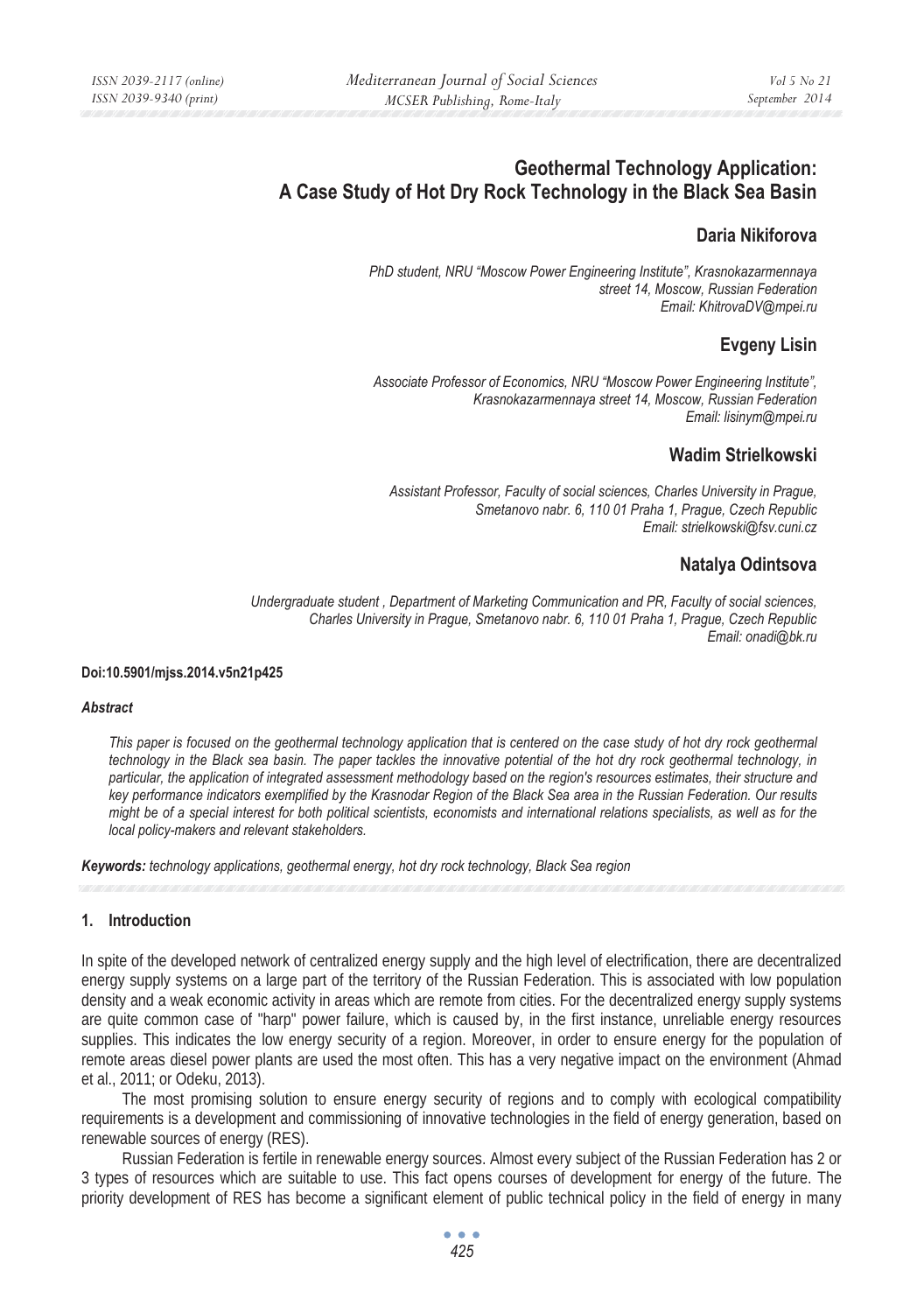countries. Production and accumulation of renewable energy will become the most rapidly growing segment of energy market in the next 20 years (see e.g. Smith Stegen, 2011). According to projections, the world turnover of this market will amount to 198.1 billion dollars by 2015 (see e.g. Yeqing and Hua, 2013; or Kirsten, 2014).

### **2. Renewable Energy and Technology**

Despite the existence of legislative support, the share of renewable energy sources for electricity production less than 1 % in Russia at present, that is substantially lower than figures of industrial countries. If electricity production is considered as an economic system, then one of the reasons for the current situation is a weak understanding of the RES innovative potential magnitude and the lack of resources coordination for its implementation (Bilgin, 2011).

It is well known that in any economic system development of innovative potential plays a significant role. Innovative potential is a factor, providing an economic system growth due to innovations. In this case, innovations constitute a system of activities in research, development, exploitation, and depletion of productive-economic and socioorganizational potential underlying innovations, which serves as the innovation basis (see e.g. Turcan et al., 2013).

The innovative potential is defined by the complex of material, technical, personnel, financial and other types of resources, which can be used for the implementation of innovative activities. Besides, the innovative potential is a characteristic degree of region readiness to introduce innovations and includes a set of opportunities for the region to implement the innovation activity.

The structure of the innovative potential includes three components: a resource one, a functional and an efficient one. The resource component of the innovative potential describes promising possibilities of using specific types of resources in accordance with forecast expectations. The functional components include informational, infrastructural, managerial, and organizational constituents, which determine the ability of the system to attract resources for the creation and dissemination of innovations. Furthermore, it is responsible for the production of innovative product and the resumption of the innovation process cycle. The efficient component reflects the net result of the implementation existing means (in the form of a new product, obtained from the realization of the innovation process). It is also the target feature of the innovative potential. The close relationships between resource, functional and effective components of innovation potential determine the need to identify their optimum relationship (see e.g. Isaksson et al., 2010).

Furthermore, the question about evaluation of the innovation potential for geothermal technology in the Krasnodar region is considered in the article. The geothermal technology refers to renewable sources of energy and represents developing of energy contained in hot rocks, high temperature of which is supported by depth conductive thermal flow.

At present, construction of geothermal binary cycle plants is in progress, that is low-boiling working body in a circuit with a turbine is used for electricity generation. This way of a heat extraction from the Earth has a number of shortcomings: contamination of the heat-carrier, the need for an underground explosion and the high cost of the drilling and provision of the necessary facilities for more the one drillholes. Hot dry rock geothermal technology is deprived of given drawbacks. However, in comparison with geothermal power stations (GeoTPS) it has a lower surface of heat exchange, and, consequently, less installed potential. Additionally, the construction of petrothermal power station (PetroTPS) may be in any terrain regardless of groundwater availability.

Realization of the innovative potential of hot dry rock geothermal technology makes it possible to solve the following tasks:

- to enhance the reliability of autonomous power systems;
- to reduce harmful emissions into the environment from fuel and energy complex;
- to accelerate economic growth in sectors of the economy related to the RES;
- to ensure the availability of heat and electricity for people from remote areas;
- to release fuel energy resources.

The considered hot dry rock geothermal technology implies the construction of PetroTPS with installed capacity of 1000 KW at the territory of the Krasnodar region, which would be supported in both the private and public order. PetroTPS has a year-round operation mode and stops only for regular overhauls, for this period it is expected to use the available diesel station.

### **3. Classification of Methods for Evaluating Innovative Potential**

In the modern economic literature, there is no unified approach to assessment of the innovative potential (Tchereni, 2013). In less detail all considered methods for assessing potential can be systematized in groups in accordance with the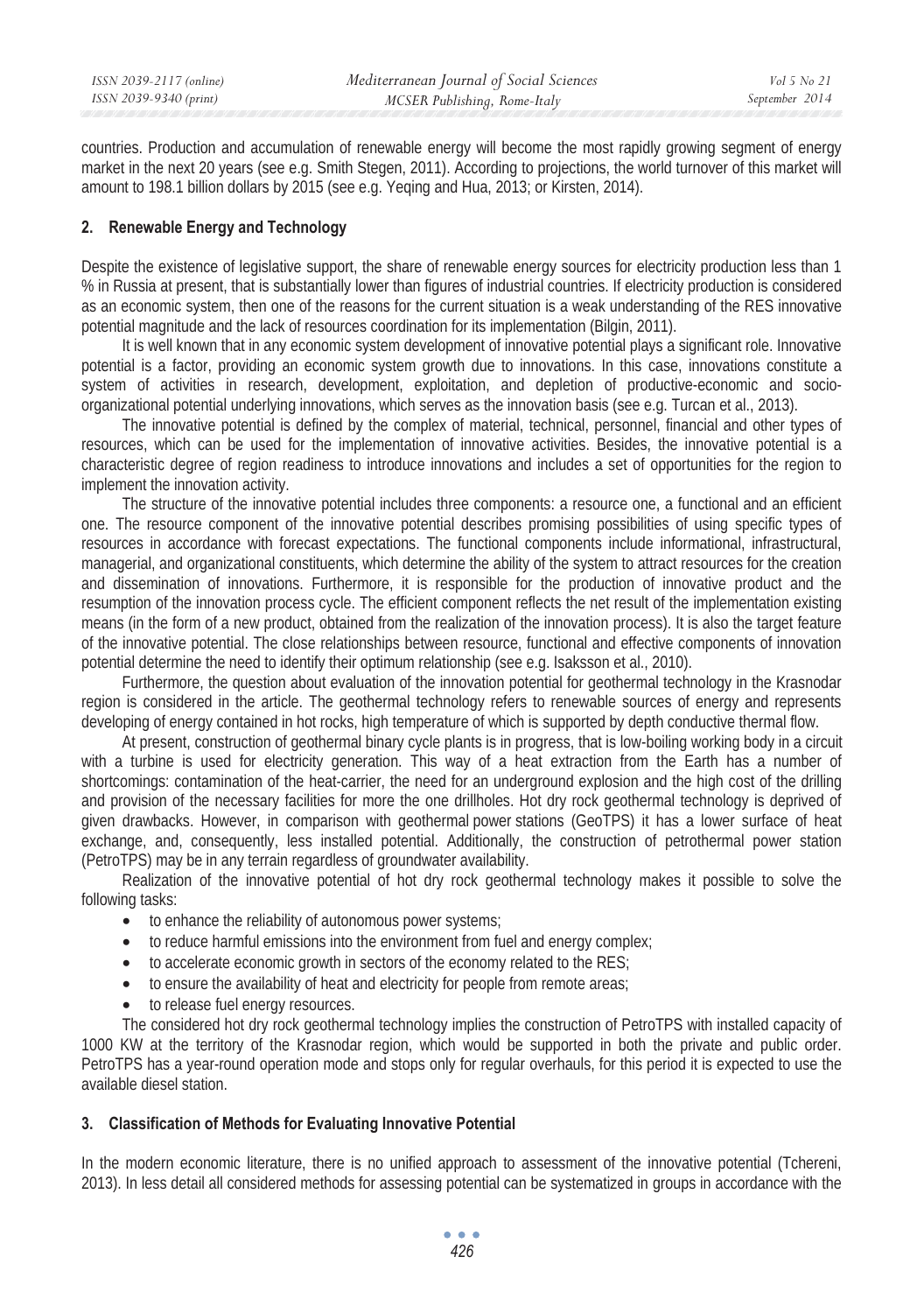three approaches: a resource one, a structural and an efficient one.

Table 1 summarizes a systematization of considered methods for evaluating innovative potential is given with indication of the fundamental framework for the assessment.

**Table 1:** Systematization of methods for assessing innovative potential

|  | Resource-based approach                                             | Structural approach                               | <b>Efficient approach</b>   |
|--|---------------------------------------------------------------------|---------------------------------------------------|-----------------------------|
|  | The level of financial sustainability                               | The analysis of constituents: a resource one, an  | Indicators of efficiency of |
|  |                                                                     | internal and an efficient one.                    | resources use               |
|  | <b>Criterion</b> Sufficiency of financial and<br>economic resources | The analysis of structure of the funding sources  | An input of balanced        |
|  |                                                                     |                                                   | performance indicators      |
|  | The assessment of dominant                                          | The structure of indicators forming an innovative | An integrated assessment of |
|  | resource components                                                 | potential                                         | innovative potential        |

#### **Source:** Own classification

The resource-based approach to evaluating of innovative potential involves analysis of the adequacy of resources determining potential for innovative activities. In many scientific works the financial resource is contemplated as a key one, still the analysis of only financial sources does not allow to evaluate the other types of resources, because only the availability of opportunities for investments does not determine the ability to build up an innovative potential in the region.

The structural approach is the most frequently encountered in the scientific literature, it is based on calculating indicators of structural components of innovative potential and the evaluation of their changes. A set of structural components (technological, manufacturing, personnel, etc.) is segregated and then a set of comparative indicators of their change is assembled. An advantage of this approach is the universality, complexity and the ability to take into account key performance indicators of a specific region.

The productive approach consists in obtaining assessments about an attainment of planned targets as a result of realization of the innovative potential. A special feature of this approach is the orientation toward the achievement of performance indicators for innovation activities in the region and development of innovative potential. One disadvantage of this approach is the difficulty to determine what factors and to what extent have influenced on the use of innovative potential.

In order to evaluate the innovative potential of Hot Dry Rock geothermal technology it is proposed to apply an integrated methodology based on the strategic planning and forecasting the results of innovation activity. A 5-step diagram of determination of the innovative potential is shown in Table 2.

**Table 2:** Procedures (a 5-step process) for evaluating the innovative potential

| Defining the objective of an innovation strategy (an implementation of the innovative potential through creating high-tech |  |  |  |  |
|----------------------------------------------------------------------------------------------------------------------------|--|--|--|--|
| products and services)                                                                                                     |  |  |  |  |
| Execution of SWOT analysis and evaluation factors and phenomena that affect the implementation innovative potential.       |  |  |  |  |
| Identifying internal and external factors contributing or inhibiting to the achievement of strategic objectives            |  |  |  |  |
| Defining the gears for the implementation of the innovation strategy.                                                      |  |  |  |  |
| Indicators of assessment the achievement of objectives (payback period of innovation, specific weight of innovation        |  |  |  |  |
| products in total volume product output)                                                                                   |  |  |  |  |
| Forecasting results of the implementation of the innovation strategy                                                       |  |  |  |  |
|                                                                                                                            |  |  |  |  |

### **Source:** Own results

### **4. Assessment of Hot Dry Rock Geothermal Technology: The SWOT Analysis**

The above procedure is considered for evaluating the innovative potential of hot dry rock geothermal technology for Krasnodar region. Table 3 reports the results of the SWOT analysis outlining strengths and weaknesses are specified for hot dry rock geothermal technology, opportunities and threats are defined for the region.

Electricity supply of the Krasnodar region consumers is provided by own sources only for 34%, approximately 66% of electricity comes from neighboring regions. The bulk of the heat energy production is supplied by boilers. The average level of boilers deterioration is 67 %, in the individual municipal entities it reaches 93%. Consequently, electrical and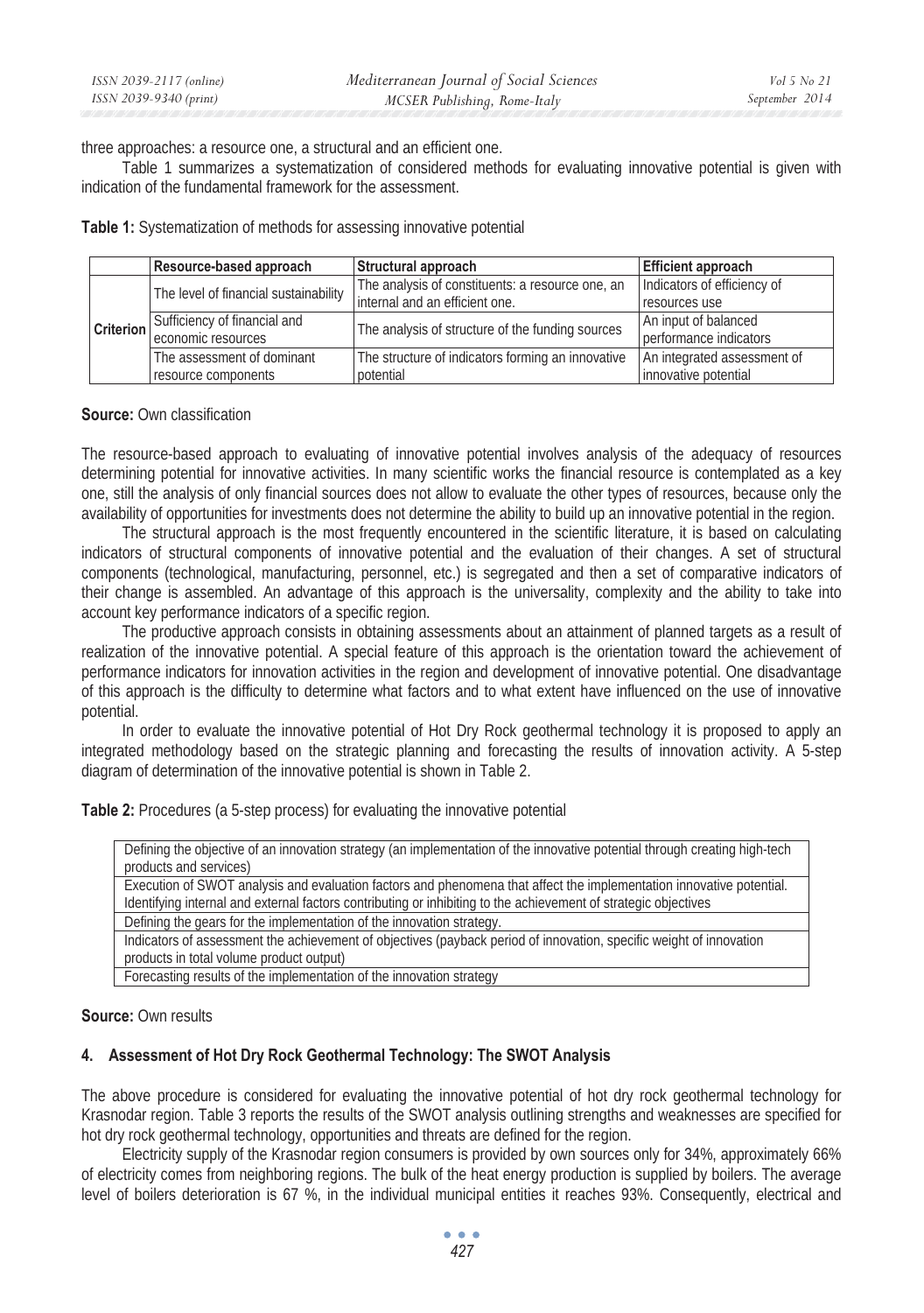thermal energy produced by Hot Dry Rock geothermal technology will be in high demand in the market because of a lower price.

| Table 3: SWOT analysis for the application of Hot Dry Rock geothermal technology for Krasnodar region |  |  |
|-------------------------------------------------------------------------------------------------------|--|--|
|                                                                                                       |  |  |

| <b>SWOT-</b> analysis                  | <b>Opportunities</b>                                                                            | <b>Threats</b>                                     |  |
|----------------------------------------|-------------------------------------------------------------------------------------------------|----------------------------------------------------|--|
|                                        | A high geothermal gradient.                                                                     | - The active development in the region of the      |  |
|                                        | High population (the 3th place after Moscow                                                     | other alternative energy sources (solar energy,    |  |
|                                        | and the Moscow region) and the relatively high                                                  | MSW, wind power, hydropower);                      |  |
|                                        | density of the population in the province (70                                                   | - Risk of technological and environmental          |  |
|                                        | pers. /sq.km.), that predetermines an increased problems, which is increased by natural factors |                                                    |  |
|                                        | concentration of consumer demand.                                                               | (mudflow and seismological danger, possibility     |  |
|                                        | The existence of a legislative activity, enabling of flood in spring);                          |                                                    |  |
|                                        | the development of the economy in the                                                           | - A small proportion of investments for the        |  |
|                                        | province.                                                                                       | development of non-traditional renewable           |  |
|                                        | Development of international relationships,                                                     | energy sources in the total volume of              |  |
|                                        | stimulation of an establishment of the foreign                                                  | investments.                                       |  |
|                                        | and joint ventures on the Krasnodar territory.                                                  | - Inadequate innovation infrastructure.            |  |
|                                        | The ability to attract foreign investors.                                                       | - The lack of modern technologies providing        |  |
|                                        | The lack of energy resources and the high                                                       | qualitative characteristics of producible          |  |
|                                        | dependence of the region on energy prices.                                                      | products and services.                             |  |
| <b>Strengths</b>                       | Activities to be carried out, to take advantage o                                               | Activities that use the strengths to avoid the     |  |
| An uninterrupted electricity supply of | the strengths for the realization of the                                                        | threats:                                           |  |
| consumers.                             | opportunities:                                                                                  | Identifying of the benefits of Hot Dry Rock        |  |
| Low cost of electricity and heat.      | Construction of PetroTPS:                                                                       | geothermal energy in comparison with the other     |  |
| Environmental clean of the             | The further increase in the number of                                                           | energy sources and attraction of investors.        |  |
| technology.                            | PetroTPS.                                                                                       | - The power facility insurance.                    |  |
| Long service life of the well (more    |                                                                                                 |                                                    |  |
| than 30 years);                        |                                                                                                 |                                                    |  |
| High efficiency, reliability, self-    |                                                                                                 |                                                    |  |
| sustainment and insularity of the      |                                                                                                 |                                                    |  |
| system.                                |                                                                                                 |                                                    |  |
| Weaknesses                             | Activities to be carried out, overcoming                                                        | Activities that minimize the weaknesses to         |  |
| The high cost and the duration of the  | weaknesses, using the provided opportunities:                                                   | avoid the threats:                                 |  |
| well drilling;                         | the use of drilling shells BC-01;                                                               | - Improving of the drilling technology in order to |  |
| Little experience of drilling super-   | Alternative energy development in the region.                                                   | avoid competition from other sources of energy.    |  |
| deep drilling wells;                   | Submitting of drafts to the authorities for their                                               |                                                    |  |
| A weak support from the                | consideration with a justification of draft's                                                   |                                                    |  |
| government.                            | effectiveness.                                                                                  |                                                    |  |
| The lack of modern equipment.          |                                                                                                 |                                                    |  |

## **Source:** Own results

Technology part of the project at the initial stage is determined to a large degree by drilling technology. Out of all examined boring tools a drilling rig BC-01 developed by Russian scientists has proved to be the most suitable. The modern drilling rig BC-01 allows to reduce the time of drilling (when speed of work of the rig is 30 m/h , time needed for drilling of two 10 km depth wells amounts approximately 1 month). In order to retrench the cost of establishing a hot dry rock geothermal circulation system; to reduce the cost of electricity and heat received at hot dry rock geothermal stations

## **5. Conclusions**

Overall, it becomes apparent that geothermal technologies are one of the most promising areas of developing of renewable energy in the world. In particular, they are of ever growing use in Russian Federation. There are technologies of hot dry rock geothermal energy in the composition of geothermal technologies. They represent technologies of energy development, contained in hot rocks that constitute a new promising method of using the renewable sources of energy.

Our results tackle the question of evaluation of hot dry rock geothermal technology innovative potential for the Black Sea basin and surrounding regions. Based on the comprehensive estimation procedure of the region resources,